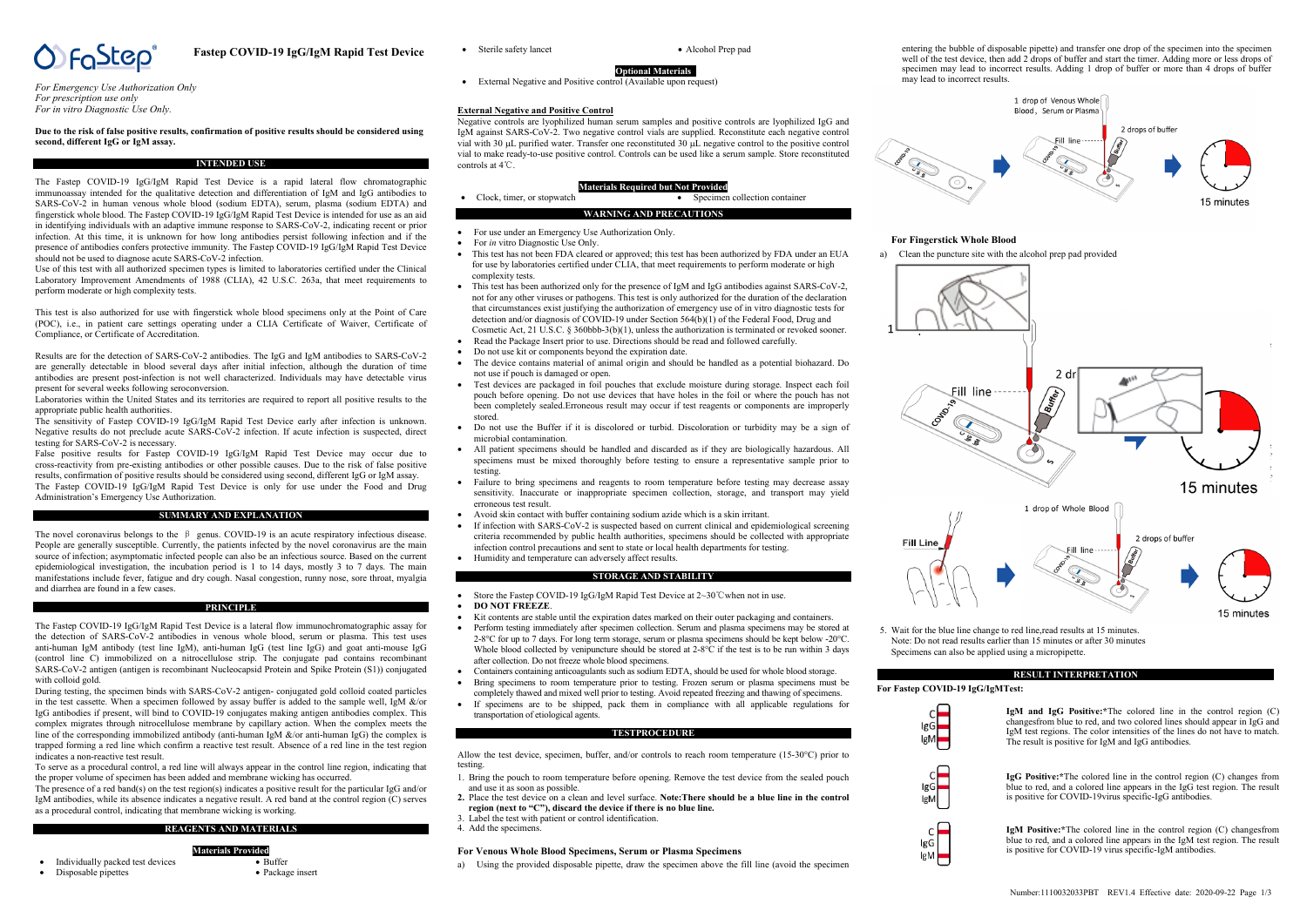

**Negative**: The colored line in the control region (C) changes from blue to red. No line appears in IgM or IgG test regions.



**Invalid**: Control line (C) is still completely or partially blue, and fails to completely change from blue to red. Insufficient buffer volume or incorrect procedural techniques are the most likely reasons for control line failure. Review the procedure and repeat the procedure with a new test device. If the problem persists, discontinue using the test kit

**NOTE:**

**1.** The color intensity in the test region may vary depending on the concentration of analytes present in the specimen. Therefore, any shade of color in the test region should be considered positive. Note that this is a qualitative test only, and cannot determine the concentration of analytes in the specimen.

immediately and contact your local distributor.

**2.** Insufficient specimen volume, incorrect operating procedure or expired tests are the most likely reasons for control band failure.

**QUALITY CONTROL**

#### **Internal Procedural Controls**

The Fastep COVID-19 IgG/IgM Rapid Test Device has built-in (procedural) controls.Each test device has an internal standard zone to ensure proper sample flow. The user should confirm that the blue band should be always located at the "C" region before testing, and the red band should be always present before result interpretation.

#### **External Positive and Negative Controls**

Good laboratory practice suggests testing positive and negative external controls to ensure that the test reagents are working and that the test is correctly performed.

**LIMITATIONS OF THE TEST**

#### **For use under an Emergency Use Authorization Only**

- 1. Use of the Fastep COVID-19 IgG/IgM Rapid Test Device is limited to laboratory personnel who have been trained. Not for home use.
- 2. The Fastep COVID-19 IgG/IgM Rapid Test Device is for *in vitro* diagnostic use only. The test should be used for the detection of  $SARS-CoV-2$  antibodies in venous whole blood, fingerstick whole blood, serum or plasma specimens only. Neither quantitative value nor the rate of increase in SARS-CoV-2 antibody concentration can be determined by this qualitative test.
- 3. The Assay Procedure and the Interpretation of Assay Result must be followed closely when testing for the presence of SARS-CoV-2 virus specific antibodies in the serum, plasma or whole blood specimen from individual subjects. For optimal test performance, proper sample collection is critical. Failure to follow the procedure may give inaccurate results.
- 4. Reading test results earlier than 15 minutes after the addition of Buffer may yield erroneous results. Do not interpret the results after 30 minutes.
- 5. Adding more or less than 1 drop of specimen may lead to erroneous results.<br>6. Adding 1 drop of buffer or more than 4 drops of buffer may lead to erroneous
- Adding 1 drop of buffer or more than 4 drops of buffer may lead to erroneous results.
- The Fastep COVID-19 IgG/IgM Rapid Test Device will only indicate the presence of SARS-CoV-2 antibodies in the specimen and should not be used for the diagnosis of acute SARS-CoV-2. A molecular assay should be used to evaluate symptomatic patients for acute COVID-19.
- In the early onset of symptom, anti-SARS-Cov-2 IgM and IgG antibody concentrations may be below detectable levels.
- 9. *SARS-CoV-2 IgG antibodies may be below detectable levels in patients who have been exhibiting symptoms for less than 15 days.*
- 10. A high dose "hook effect" may occur where the color intensity of test band decreases as the concentration of anti-SARS-CoV-2 IgG/IgM increases. If a "hook effect" is suspected, dilution of specimens may increase color intensity of the test band.
- 11. Results from immunosuppressed patients should be interpreted with caution.<br>12. As with all diagnostic tests all results must be interpreted together
- 12. As with all diagnostic tests, all results must be interpreted together with other clinical information available to the physician.
- 13. Negative results do not preclude SARS-CoV-2 infection and should not be used as the sole basis for patient management decisions. Antibodies may not be detected in the first few days of infection; the sensitivity of the Fastep COVID-19 IgG/IgM Rapid Test Device early after infection is unknown. False positive results for IgM and IgG antibodies may occur due to cross-reactivity from pre-existing antibodies or other possible causes. Consider other information including clinical history and local disease prevalence, in assessing the need for a second but different serology test to confirm an immune response.
- It is unknown at this time if the presence of antibodies to SARS-CoV-2 confers immunity to

#### reinfection.

- 15. A negative result can occur if the quantity of the anti-SARS-CoV-2 antibodies present in the specimen is below the detection limits of the assay, or the antibodies that are detected are not present during the stage of disease in which a sample is collected.
- 16. Positive results may be due to past or present infection with non-SARS-CoV-2 coronavirus strains, such as coronavirus HKU1, NL63, OC43, or 229E.
- 17. Results from antibody testing should not be used to diagnose or exclude SARS-CoV-2 infection or to inform infection status.
- 18. Not for the screening of donated blood.

*The sensitivity of the test is impacted after being open for one hour-the intensity of the T line becomes weak. Testing must be performed within one hour after opening the pouch.* 

## **Conditions of Authorization for the Laboratory**

The Fastep COVID-19 IgG/IgM Rapid Test Device Letter of Authorization, along with the authorized Fact Sheet for Healthcare Providers, the authorized Fact Sheet for Recipients, and other authorized labeling are available on the FDA website: labeling are available on the FDA website:<br>[https://www.fda.gov/medical-devices/coronavirus-disease-2019-covid-19-emergency-use-authorizations](https://www.fda.gov/medical-devices/coronavirus-disease-2019-covid-19-emergency-use-authorizations-medical-devices/vitro-diagnostics-euas)

## [-medical-devices/vitro-diagnostics-euas.](https://www.fda.gov/medical-devices/coronavirus-disease-2019-covid-19-emergency-use-authorizations-medical-devices/vitro-diagnostics-euas)

Authorized laboratories using the Fastep COVID-19 IgG/IgM Rapid Test Device ("your product" in the conditions below), must adhere to the Conditions of Authorization indicated in the Letter of Authorization as listed below:

1. Authorized laboratories\* using your product will include the test result reports, all authorized Fact Sheets. Under exigent circumstances, other appropriate methods for disseminating these Fact Sheets may be used, which may include mass media.

2. Authorized laboratories using your product will use your product as outlined in the Instructions for Use. Deviations from the authorized procedures, including theauthorized clinical specimen types, authorized control materials, authorized other ancillary reagents and authorized materialsrequired to use your product are not permitted.

3. Authorized laboratories that receive your product will notify the relevant public health authorities of their intent to run your product prior to initiating testing.

4. Authorized laboratories using your product will have a process in place for reporting test results to healthcare providers and relevant public health authorities, as appropriate.

5. Authorized laboratories will collect information on the performance of your product and report to DMD/OHT7-OIR/OPEQ/CDRH (via email: CDRH-EUA-Reporting@fda.hhs.gov) and Assure Tech (Hangzhou Co., Ltd). (via email[: contact@direagent.com\)](mailto:contact@direagent.com) any suspected occurrence of false reactive or false non-reactive results and significant deviations from the established performance characteristics of your product of which they become aware.

6. All laboratory personnel using your product must be appropriately trained in immunoassay techniques and use appropriate laboratory and personal protective equipment when handling this kit and use your product in accordance with the authorized labeling. All laboratory personnel using the assay must also be trained in and be familiar with the interpretation of results of the product.

7. Assure Tech. (Hangzhou Co., Ltd)**,** authorized distributors, and authorized laboratories using your product will ensure that any records associated with this EUA are maintained until otherwise notified by FILITE.<br>FDA. Such records will be made available to FDA for inspection upon request.

\*Use of this test with all authorized specimen types is limited to laboratories certified under the Clinical Laboratory Improvement Amendments of 1988 (CLIA), 42 U.S.C. 263a, that meet requirements to perform moderate or high complexity tests.

This test is also authorized for use with fingerstick whole blood specimens only at the Point of Care (POC), i.e., in patient care settings operating under a CLIA Certificate of Waiver, Certificate of Compliance, or Certificate of Accreditation.

#### **PERFORMANCE CHARACTERISTICS**

#### **Clinical Evaluation**

#### **Study I**

Total of 61 positive and 105 negative serum or venous whole blood samples were collected at 4 different study sites. These samples were tested with both RT-PCR method for SARS-CoV-2 infection and Fastep COVID-19 IgG/IgM Rapid Test device for antibodies. The obtained PPA/sensitivity and NPA/specificity results are summarized in following tables.

#### **Table 1. IgG/IgM PPAfor the Fastep COVID-19 IgG/IgM Rapid Test Device**

|                          |                      | # PCR<br><b>Positive</b> |                                    | <b>IgG</b> (Assure Device) |             | <b>IgM (Assure Device)</b>  |            |             |  |
|--------------------------|----------------------|--------------------------|------------------------------------|----------------------------|-------------|-----------------------------|------------|-------------|--|
| <b>Site</b>              | Days from<br>symptom |                          | Antibody<br><b>PPA</b><br>Positive |                            | 95%CI       | Antibody<br><b>Positive</b> | <b>PPA</b> | 95%CI       |  |
|                          | $0-7$ days           | 8                        |                                    | 87.5%                      | 52.9%-97.8% |                             | 100%       | 67.6%-100%  |  |
| (Site $1+3+4$ )<br>Serum | $8-14$ days          | 15                       | 13                                 | 86.7%                      | 62.1%-96.3% | 13                          | 86.7%      | 62.1%-96.3% |  |
|                          | $\geq$ 15 davs       | 25                       | 25                                 | 100%                       | 86.7%-100%  | 21                          | 84%        | 65.3%-93.6% |  |
| (Site 2)                 | $0-7$ days           |                          |                                    | 100%                       | 20.7%-100%  |                             | 100%       | 20.7%-100%  |  |
| <b>Venous</b>            | $8-14$ days          | 3                        |                                    | 100%                       | 43.9%-100%  | 3                           | 100%       | 43.9%-100%  |  |
| <b>Whole Blood</b>       | $\geq$ 15 davs       | $\mathbf Q$              | Q                                  | 100%                       | 70.1%-100%  | $\Omega$                    | 100%       | 70.1%-100%  |  |

## **Table 2. IgG/IgM NPA for the Fastep COVID-19 IgG/IgM Rapid Test Device**

|                                                   |                            |                             | <b>IgG</b> (Assure Device) |            | <b>IgM</b> (Assure Device)  |            |             |  |
|---------------------------------------------------|----------------------------|-----------------------------|----------------------------|------------|-----------------------------|------------|-------------|--|
| <b>Site</b>                                       | # $PCR$<br><b>Negative</b> | Antibody<br><b>Negative</b> | <b>NPA</b>                 | 95%CI      | Antibody<br><b>Negative</b> | <b>NPA</b> | 95%CI       |  |
| $(Site 1+3+4)$<br>Serum                           | 96                         | 96                          | 100%                       | 96.2%-100% | 94                          | 97.9%      | 92.7%-99.4% |  |
| (Site <sub>2</sub> )<br><b>Venous Whole Blood</b> | $\mathbf Q$                | $\mathbf Q$                 | 100%                       | 70.1%-100% | 9                           | 100%       | 70.1%-100%  |  |
| <b>Combined Sites (Serum)</b><br>$+ Blood$        | 105                        | 105                         | 100%                       | 96.5%-100% | 103                         | 98.1%      | 93.3%-99.5% |  |

The NPA/specificity of the Fastep COVID-19 IgG/IgM Rapid Test Device for IgG/IgM is 99.04%.

## **Study II: Independent Clinical Agreement Validation**

The COVID-19 IgG/IgM Rapid Test Device from Assure Tech. (Hangzhou) Co., Ltd. was tested on 2020-06-15 at the Frederick National Laboratory for Cancer Research (FNLCR) sponsored by the National Cancer Institute (NCI). The test was validated against a panel of previously frozen samples consisting of 30 SARS-CoV-2 antibody-positive serum samples and 80 antibody-negative serum and plasma samples. Each of the 30 antibody-positive samples was confirmed with a nucleic acid amplification test (NAAT) and both IgM and IgG antibodies were confirmed to be present in all 30 samples. The presence of antibodies in the samples was confirmed by several orthogonal methods prior to testing with the Fastep COVID-19 IgG/IgM Rapid Test Device. The presence of IgM and IgG antibodies specifically was confirmed by one or more comparator methods. Antibody-positive samples were selected at different antibody titers.

All antibody-negative samples were collected prior to 2020 and include: i) Seventy (70) samples selected without regard to clinical status, "Negatives" and ii) Ten (10) samples selected from banked served which is equivalent to the matter of the Fastep serum from HIV+ patients, "HIV+". Testing was performed by one operator using one lot of the Fastep COVID-19 IgG/IgM Rapid Test Device. Confidence intervals for sensitivity and specificity were calculated per a score method described in CLSI EP12-A2 (2008).

For evaluation of cross-reactivity with HIV+, it was evaluated whether an increased false positive rate among antibody-negative samples with HIV was statistically higher than the false positive rate among antibody-negative samples without HIV (for this, a confidence interval for the difference in false positive rates was calculated per a score method described by Altman). The results and data analysis are shown in the Tables 3 and 4 below.

| <b>Table 3. Summary Results</b> |                                            |                                  |                                  |                     |              |  |  |  |  |
|---------------------------------|--------------------------------------------|----------------------------------|----------------------------------|---------------------|--------------|--|--|--|--|
|                                 | <b>Fastep COVID-19</b>                     | <b>Comparator Method</b>         |                                  |                     |              |  |  |  |  |
|                                 | <b>IgG/IgM Rapid Test</b><br><b>Device</b> | <b>Positive</b><br>$(IgM/IgG) +$ | <b>Negative</b><br>$(IgM/IgG)$ - | Negative,<br>$HIV+$ | <b>Total</b> |  |  |  |  |
| <b>Positive</b>                 | $IgM+/IgG+$                                | 21                               |                                  |                     | 27           |  |  |  |  |
|                                 | $IgM+$ , $IgG-$                            |                                  |                                  |                     |              |  |  |  |  |
|                                 | $IgM-$ , $IgG+$                            |                                  |                                  |                     |              |  |  |  |  |
| <b>Negative</b>                 | $IgM-IgG-$                                 |                                  | 69                               | 10                  | 79           |  |  |  |  |
| Total $(n=110)$                 |                                            | 30                               | 70                               | 10                  | 110          |  |  |  |  |

#### **Table 4. Summary Statistics**

| <b>Measure</b>                      | <b>Estimate</b>              | <b>Confidence Interval</b> |  |  |
|-------------------------------------|------------------------------|----------------------------|--|--|
| IgM+ Sensitivity (PPA)              | (30/30) 100%                 | $(88.7\%; 100\%)$          |  |  |
| IgM-Specificity (NPA)               | $(79/80)$ 98.8%              | $(93.3\%; 98.8\%)$         |  |  |
| IgG+ Sensitivity (PPA)              | $(27/30)$ 90.0%              | $(74.4\%; 96.5\%)$         |  |  |
| IgG-Specificity (NPA)               | (80/80)100%                  | $(95.4\%; 100\%)$          |  |  |
| <b>Combined Sensitivity</b>         | (30/30) 100%                 | $(88.7\%; 100\%)$          |  |  |
| Combined Specificity                | (79/80) 98.8%                | $(93.3\%; 98.8\%)$         |  |  |
| Combined PPV for prevalence $= 5\%$ | 80.8%                        | $(40.9\%; 96\%)$           |  |  |
| Combined NPV for prevalence =<br>5% | 100%                         | $(99.4\%; 100\%)$          |  |  |
| Cross-reactivity with HIV+          | $(0/10) 0\%$<br>not detected |                            |  |  |

#### **Study III**

Total of 42 positive and 113 negative fingerstick whole blood samples were collected and tested at 3 different POC sites. These samples were tested with both RT-PCR method for SARS-CoV-2 infection and Fastep COVID-19 IgG/IgM Rapid Test device for antibodies. The PPA/sensitivity and NPA/specificity results are summarized in following tables.

## **Table 5. IgG/IgM PPA for the Fastep COVID-19 IgG/IgM Rapid Test Device**

|             | Days from |                          |                             | <b>IgG</b> (Assure Device) |       | <b>IgM</b> (Assure Device)  |            |       |
|-------------|-----------|--------------------------|-----------------------------|----------------------------|-------|-----------------------------|------------|-------|
| <b>Site</b> | symptom   | # PCR<br><b>Positive</b> | Antibody<br><b>Positive</b> | <b>PPA</b>                 | 95%CI | <b>Antibody</b><br>Positive | <b>PPA</b> | 95%CI |